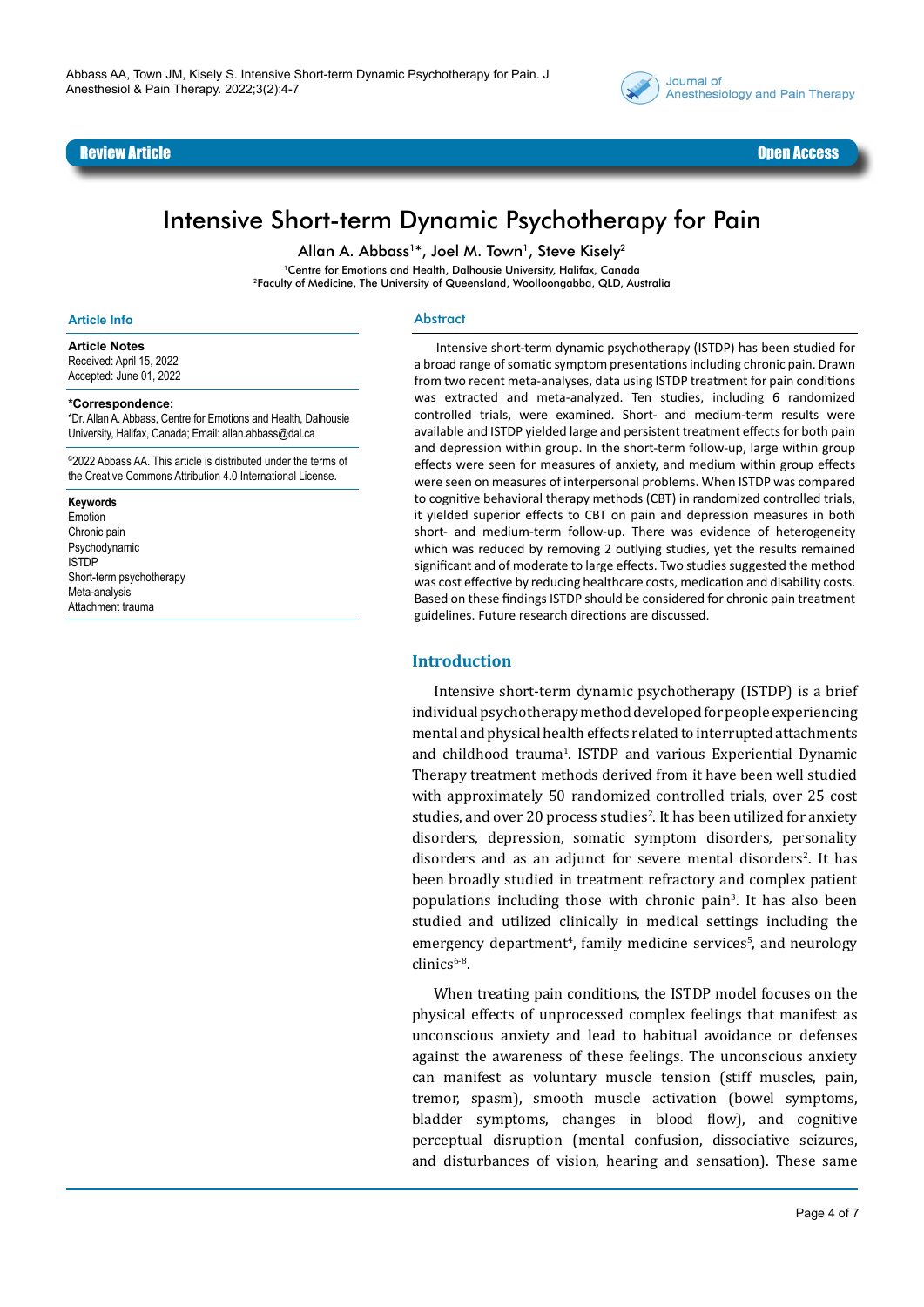emotional processes can result in muscle weakness or paralysis<sup>6,9</sup>. Another mechanism of symptom formation is when the person has unresolved violent anger towards someone and manifests the same physical symptoms as the anger would do to the other person (e.g., head pain as a product of an urge to strike someone's head $9,10$ ). The treatment emphasizes the building of emotion/anxiety tolerance and removal of defences to enable processing of the underlying feelings $1,10,11$ , in order to overcome somatic symptoms and other conditions<sup>12</sup>.

In this review we will examine the empirical research into ISTDP for chronic pain conditions.

# **Methods**

Following two meta-analyses of short-term psychodynamic psychotherapy (STPP) published since 2020 (Abbass et al. 2020, 2021), we extracted and metaanalyzed where possible  $(k \geq 3$  studies per cell) the outcome studies from these reviews of ISTDP for chronic pain conditions. We thus studied the effectiveness of this treatment on pain conditions and its efficacy compared to other formal treatments in the case of randomized controlled trials (RCTs). We also reviewed the available evidence for this treatment in terms of cost-effectiveness and effects on wider symptoms. For the statistical analysis we used Revman 5.2. (See Abbass et al. 2020<sup>13</sup>, 2021<sup>14</sup> for detailed description of methods). Heterogeneity was defined as a  $I^2$  statistic of greater than 50%.

When there was significant heterogeneity, we explored the effects of removing outliers in cases where there were more than 3 studies included.

# **Results**

Ten studies are included in this review with a total of 682 patients. The conditions studied include mixed chronic pain (5), headache (1), fibromyalgia (1), back pain (1),

pelvic pain/urethral syndrome (1), and jaw pain (1). Six of the studies were RCTs and 4 were before and after studies. The mean number of sessions provided was 13.2 (s.d. 5.6) and length of follow-up was 16.5 (s.d. 17.1) months. Six studies had adherence ratings and all but 2 used video case review (Table 1).

Of the 10 studies, 5 provided pre-versus-post short-term data on pain measures and 4 on pre-versus-post medium term data. Effect sizes were statistically significant and large in favour of ISTDP in all time frames and measures, except short-term effects for interpersonal problems were medium (Table 2). Heterogeneity was significant due to 2 outlying studies $16,17$ . When these studies were removed, the heterogeneity was removed  $(I^2 = 0\%)$  and the effect size was reduced to medium (*d =* 0.62, [95% CI 0.82-0.42]) but remained significant. Removing two outlying studies<sup>16,17</sup>, also removed heterogeneity ( $I^2$  < 50%) for both anxiety and depression measures leaving medium (*d=*0.71, 95% CI [.99-.44]) and large (*d*=0.81, [95% CI 1.45-.16]) effects sizes respectively.

Of the six RCTs, 3 provided short- and medium-term data comparing ISTDP and Cognitive Behavioral Therapy methods (CBT k = 2 and Mindfulness Based Stress Reduction (MBSR)  $k = 1$ ) for pain symptoms. Effect sizes were large and significant in favour of ISTDP at short-term and large but marginally failed to reach significance in mediumterm follow-up (Table 2). On measures of depression, ISTDP again resulted in large and greater effects than CBT methods with significant results at medium term follow-up but not at short-term follow up (Table 2).

There were an inadequate number of studies to metaanalyze outcomes on other measures, so a summary is provided here. Two studies<sup>9,22</sup> examined ISTDP cost effectiveness. In one large (n = 228), long-term, study of ISTDP for chronic pain, there was a cumulative reduction

| 1 <sup>st</sup> Author, year [reference] Patient Group |                                  | n   | <b>Sessions</b> | Longest follow-up (Months) | <b>RCT</b> | Adherence rated | Video review |
|--------------------------------------------------------|----------------------------------|-----|-----------------|----------------------------|------------|-----------------|--------------|
| Abbass 2008 [9]                                        | Headache                         | 29  | 19.7            | 36                         | No         | No              | Yes          |
| Baldoni 1995 [15]                                      | Pelvic Pain Urethral<br>syndrome | 36  | 14              | 48                         | Yes        | No              | No           |
| Chavooshi 2016 [16]                                    | Chronic pain                     | 23  | 20              | 3                          | Yes        | Yes             | Yes          |
| Chavooshi 2017a [17]                                   | Chronic pain                     | 177 | 16              | 3                          | Yes        | Yes             | Yes          |
| Chavooshi 2017b [18]                                   | Chronic pain                     | 42  | 13              | 12                         | Yes        | Yes             | Yes          |
| Chirco 2015 [19]                                       | <b>Bruxism</b>                   | 5   | 20              | 12                         | Yes        | No              | Yes          |
| Flibotte 2012 [20]                                     | Fibromyalgia                     | 67  | 7.2             | Post                       | No         | Yes             | Yes          |
| Hawkins 2004 [21]                                      | Chronic back pain                | 47  | 8               | 12                         | No         | No              | No           |
| Lilliengren 2020 [22]                                  | Chronic Pain                     | 228 | 6.1             | 36                         | No         | Yes             | Yes          |
| Yarns 2020 [23]                                        | Chronic pain                     | 28  | 8               | 3                          | Yes        | Yes             | Yes          |

**Table 1:** Description of ISTDP Pain Studies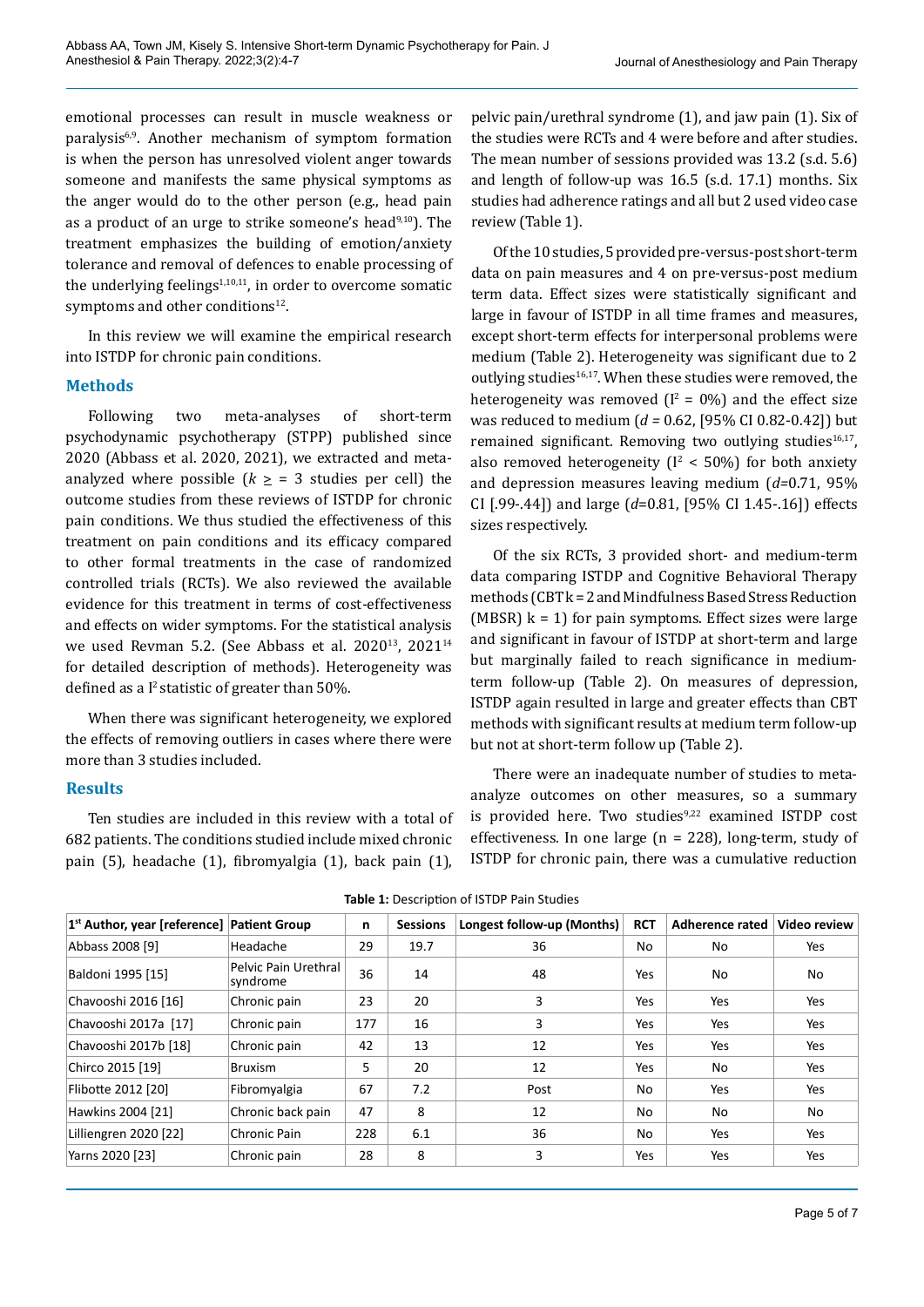| Comparison                                           | # Studies | SMD [95% CI]                  | Significance |  |
|------------------------------------------------------|-----------|-------------------------------|--------------|--|
| Pre to < 3 months Post ISTDP                         |           |                               |              |  |
| Pain                                                 | 5         | $-2.83$ [ $-4.83$ , $-0.82$ ] | 0.006        |  |
| Depression                                           | 5         | $-2.49$ [ $-4.39$ , $-0.58$ ] | 0.001        |  |
| Anxiety                                              | 5         | $-1.42$ [ $-2.18$ , $-0.66$ ] | 0.0002       |  |
| General symptoms                                     | 4         | $-1.71$ [ $-3.27$ , $-0.15$ ] | 0.03         |  |
| Interpersonal problems                               | 3         | $-0.66$ $[-0.88, -0.44]$ (a)  | 0.0009       |  |
| Pre to 3-6 months Post ISTDP                         |           |                               |              |  |
| Pain                                                 | 3         | $-2.86$ [ $-4.61$ , $-1.12$ ] | 0.001        |  |
| Depression                                           | 4         | $-3.41$ [ $-5.58$ , $-1.24$ ] | 0.002        |  |
| <b>ISTDP versus CBT &lt; 3 months Post Treatment</b> |           |                               |              |  |
| Pain                                                 | 3         | $-1.65$ [ $-3.09$ , $-0.20$ ] | 0.03         |  |
| Depression                                           | 3         | $-0.98$ [ $-2.06$ , $0.10$ ]  | 0.08         |  |
| <b>ISTDP versus CBT 3-6 months Post Treatment</b>    |           |                               |              |  |
| Pain                                                 | 3         | $-1.37$ $[-2.91, 0.18]$       | 0.08         |  |
| Depression                                           | 3         | $-1.03$ $[-1.77, -0.29]$      | 0.006        |  |

**Table 2:** Meta-analyses of Studies Examining the Effects of ISTDP for Pain

Note: (a)  $I^2 \le 50\%$ ; Negative values of effect estimates favor ISTDP

in health system costs of over \$14,000 (CAD) per patient after an average of 6 treatment sessions $22$ . In the second study of chronic headache, 19.7 sessions of ISTDP resulted in a \$2,200 (CAD) per patient cost reduction by 4 months follow-up through returns to work from disability and medication reductions<sup>9</sup>. Two studies measured quality of life: Yarns and colleagues $23$ , found non-significant but greater improvements in quality of life compared to CBT while Chavooshi<sup>17</sup> found moderate and large effect size greater gains in quality of life after ISTDP compared to CBT (MBSR) at post-treatment and follow-up respectively.

# **Discussion and Conclusions**

This series of studies revealed evidence for benefits of ISTDP in pain conditions. On all symptom measures including pain, anxiety, depression and general symptoms, the within group effects were large. Although effects we reduced by removing 2 outlying studies, this finding across measures suggests a broad-based, significant effect with a short treatment course on chronic pain conditions. This is further reinforced by finding ISTDP had greater effects compared to another bona fide treatment model, Cognitive Behavioral Therapy, on pain measures in both the shortand medium-term.

The limits of this body of data include a lack of pain outcome measures in some studies and the presence of just six RCTs, only three of which allowed a comparison between formal treatment models. Related to this, although we explored heterogeneity by excluding two outlier studies, the small number of papers meant that we

were unable to explore this issue any further by additional meta-regression, subgroup or sensitivity analysis<sup>26</sup>. Beyond this, most of the meta-analytic studies results were heterogenous as indicated by the  $I<sup>2</sup>$  statistic suggesting that there is variability in response between studies and conditions.

Future research should examine which populations may be higher or lower response groups to ISTDP versus other formal interventions. Future research should also consider which ingredients in ISTDP relate to treatment benefits such as emotional experiencing and processing<sup>12</sup>**.**

Chronic pain conditions are notoriously difficult to treat, with meta-analyses suggesting existing treatments like CBT are inadequate, yielding small effects $24,25$ . It is thus a welcome finding that ISTDP has a modest and growing empirical basis to support its clinical and cost-effectiveness in these conditions. Its effects appear to be greater than CBT for the treatment of chronic pain in a limited number of studies. ISTDP should thus be considered for inclusion in chronic pain treatment guidelines.

# **Conflict of Interest**

The authors have no conflicts of interest regarding this paper.

# **Acknowledgements**

This work was supported by the Dalhousie University Department of Psychiatry and the Nova Scotia Department of Health and Wellness.